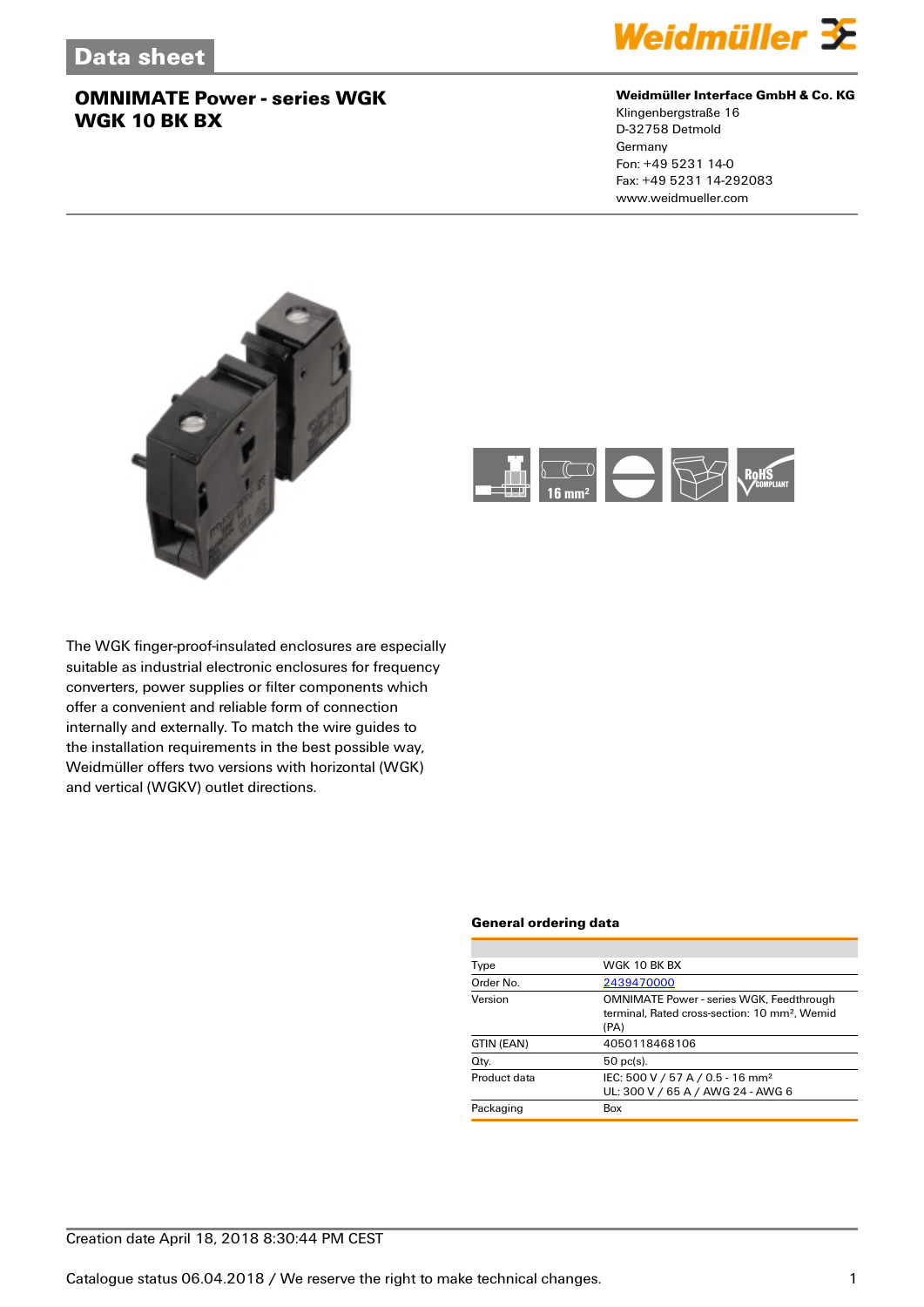# **Technical data**

**Dimensions and weights**



#### **Weidmüller Interface GmbH & Co. KG**

Klingenbergstraße 16 D-32758 Detmold Germany Fon: +49 5231 14-0 Fax: +49 5231 14-292083

| Net weight                                                           | 19.24g                         |                                                            |                   |
|----------------------------------------------------------------------|--------------------------------|------------------------------------------------------------|-------------------|
| <b>System parameters</b>                                             |                                |                                                            |                   |
| Product family                                                       | <b>OMNIMATE Power - series</b> | Wire connection method                                     |                   |
|                                                                      | WGK                            |                                                            | Screw connection  |
| Conductor outlet direction                                           | $180^\circ$                    | Fitted by customer                                         | No                |
| Screwdriver blade                                                    | $0.8 \times 4.0$               | Tightening torque, min.                                    | $1.2$ Nm          |
| Tightening torque, max.                                              | 2.4 Nm                         | Clamping screw                                             | M <sub>4</sub>    |
| Stripping length                                                     | $11 \text{ mm}$                | Touch-safe protection acc. to DIN VDE<br>0470              | <b>IP 20</b>      |
| <b>Material data</b>                                                 |                                |                                                            |                   |
|                                                                      |                                |                                                            |                   |
| Insulating material                                                  | Wemid (PA)                     | Colour                                                     | <b>Black</b>      |
| Colour chart (similar)                                               | <b>RAL 9011</b>                | UL 94 flammability rating                                  | $V - Q$           |
| Contact material                                                     | E-Cu                           | Contact surface                                            | tinned            |
| Storage temperature, min.                                            | $-25$ °C                       | Storage temperature, max.                                  | 55 °C             |
| Max. relative humidity during storage                                | 80%<br>120 °C                  | Operating temperature, min.                                | -50 $^{\circ}$ C  |
| Operating temperature, max.<br>Temperature range, installation, max. | $\overline{120}$ °C            | Temperature range, installation, min.                      | -25 °C            |
|                                                                      |                                |                                                            |                   |
| <b>Conductors suitable for connection</b>                            |                                |                                                            |                   |
|                                                                      |                                |                                                            |                   |
| Clamping range, min.<br>Wire connection cross section AWG.           | $0.5$ mm <sup>2</sup>          | Clamping range, max.<br>Wire connection cross section AWG. | $16 \text{ mm}^2$ |
| min.                                                                 | <b>AWG 24</b>                  | max.                                                       | AWG 6             |
| Solid, min. H05(07) V-U                                              | $0.5$ mm <sup>2</sup>          | Solid, max. H05(07) V-U                                    | $16 \text{ mm}^2$ |
| Stranded, min. H07V-R                                                | $10 \text{ mm}^2$              | Stranded, max. H07V-R                                      | $16 \text{ mm}^2$ |
| Flexible, min. H05(07) V-K                                           | $0.5$ mm <sup>2</sup>          | Flexible, max. H05(07) V-K                                 | $10 \text{ mm}^2$ |
| w. wire end ferrule, DIN 46228 pt 1, min                             |                                | w. wire end ferrule, DIN 46228 pt 1,                       |                   |
|                                                                      | $0.5$ mm <sup>2</sup>          | max.                                                       | $10 \text{ mm}^2$ |
| <b>Rated data acc. to IEC</b>                                        |                                |                                                            |                   |
|                                                                      |                                |                                                            |                   |
| tested acc. to standard                                              | IEC 60664-1, IEC 61984         | Rated current, min. no. of poles<br>$(Tu=20^{\circ}C)$     | 57 A              |
| Rated current, max. no. of poles                                     |                                | Rated voltage for surge voltage class /                    |                   |
| (Tu=20°C)                                                            | 57 A                           | pollution degree III/3                                     | 500 V             |
| Rated impulse voltage for surge voltage                              |                                |                                                            |                   |
| class/contamination degree III/3                                     | 6 kV                           |                                                            |                   |
| Rated data acc. to CSA                                               |                                |                                                            |                   |
|                                                                      |                                |                                                            |                   |
| Rated voltage (Use group B)                                          | 300 V                          | Rated voltage (Use group C)                                | 300 V             |
| Rated current (use group B)                                          | 65 A                           | Rated current (use group C)                                | 65 A              |
| Wire cross-section, AWG, min.                                        | <b>AWG 24</b>                  | Wire cross-section, AWG, max.                              | AWG 6             |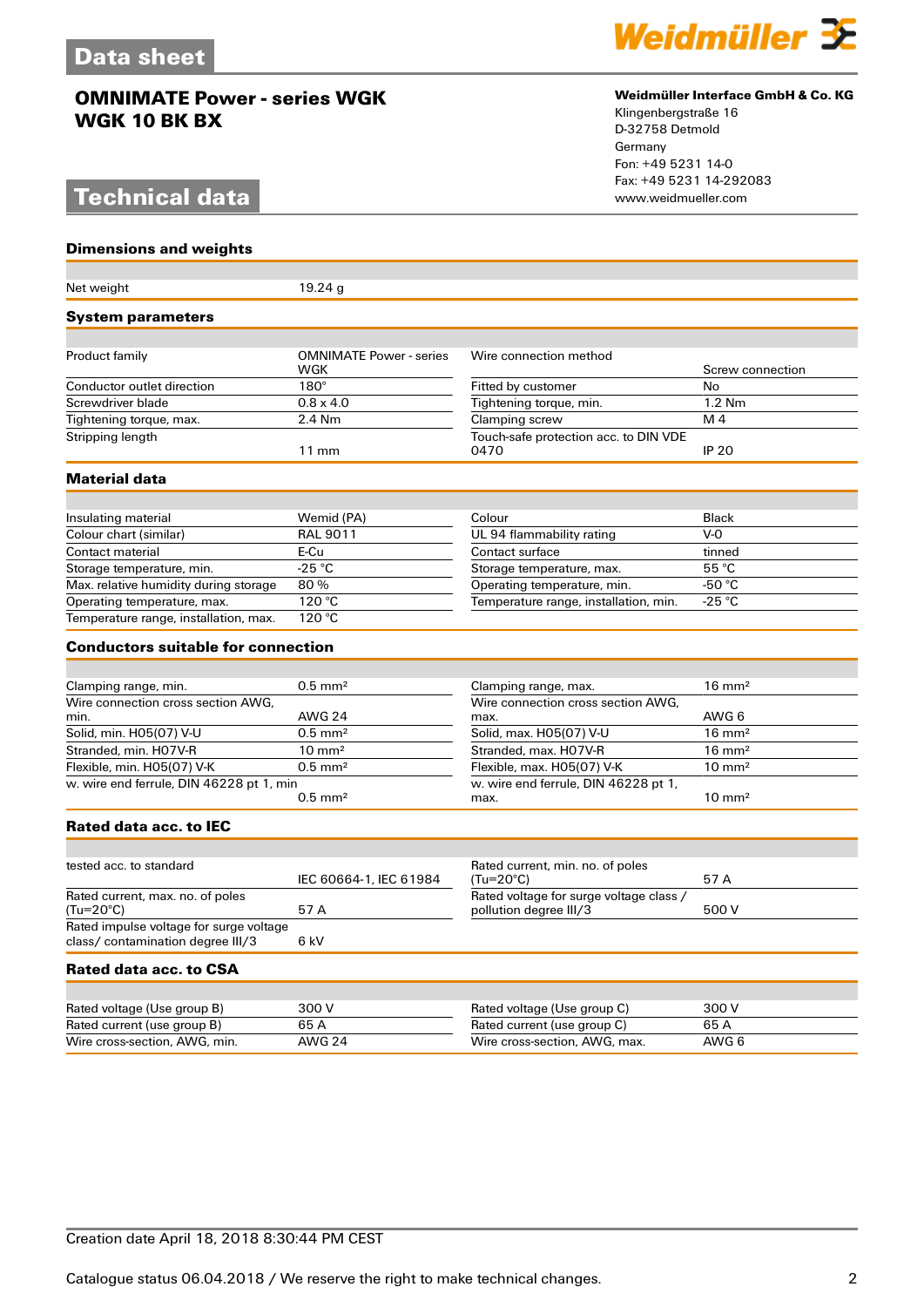# **Technical data**

**Rated data acc. to UL 1059**



### **Weidmüller Interface GmbH & Co. KG**

Klingenbergstraße 16 D-32758 Detmold Germany Fon: +49 5231 14-0 Fax: +49 5231 14-292083

| Institute (cURus)                |                                                          | Certificate No. (cURus)                                                                                                                                                                                              |                 |  |
|----------------------------------|----------------------------------------------------------|----------------------------------------------------------------------------------------------------------------------------------------------------------------------------------------------------------------------|-----------------|--|
|                                  |                                                          |                                                                                                                                                                                                                      |                 |  |
|                                  |                                                          |                                                                                                                                                                                                                      |                 |  |
| Rated voltage (use group B)      | 300 V                                                    | Rated voltage (use group C)                                                                                                                                                                                          | E60693<br>300 V |  |
| Rated current (use group B)      | 65 A                                                     | Rated current (use group C)                                                                                                                                                                                          | 65A             |  |
| Wire cross-section, AWG, min.    | <b>AWG 24</b>                                            | Wire cross-section, AWG, max.                                                                                                                                                                                        | AWG 6           |  |
| Reference to approval values     | Specifications are                                       |                                                                                                                                                                                                                      |                 |  |
|                                  | maximum values, details -                                |                                                                                                                                                                                                                      |                 |  |
|                                  | see approval certificate.                                |                                                                                                                                                                                                                      |                 |  |
| <b>Classifications</b>           |                                                          |                                                                                                                                                                                                                      |                 |  |
|                                  |                                                          |                                                                                                                                                                                                                      |                 |  |
| ETIM 6.0                         | EC001283                                                 | eClass 6.2                                                                                                                                                                                                           | 27-14-11-34     |  |
| eClass 9.1                       | 27-14-11-34                                              |                                                                                                                                                                                                                      |                 |  |
| <b>Notes</b>                     |                                                          |                                                                                                                                                                                                                      |                 |  |
|                                  |                                                          |                                                                                                                                                                                                                      |                 |  |
| Notes                            |                                                          | • Clearance and creepage distances to other components must be devised in accordance with the relevant<br>application standard. This can be achieved in the device by full encapsulation or by the use of additional |                 |  |
|                                  | spacer plates.                                           |                                                                                                                                                                                                                      |                 |  |
|                                  |                                                          |                                                                                                                                                                                                                      |                 |  |
|                                  |                                                          | • Rated data refer only to the component itself. Clearance and creepage distances to other components are to                                                                                                         |                 |  |
|                                  |                                                          | be designed in accordance with the relevant application standards.                                                                                                                                                   |                 |  |
|                                  |                                                          |                                                                                                                                                                                                                      |                 |  |
|                                  | • Colours: SW = black; GN/YL = green/yellow; GY = grey   |                                                                                                                                                                                                                      |                 |  |
|                                  |                                                          |                                                                                                                                                                                                                      |                 |  |
|                                  | • Additional colours on request                          |                                                                                                                                                                                                                      |                 |  |
|                                  |                                                          | • WGK: Rated voltage plastic walls: $1 - 4$ mm = 500 V; metal walls: $1 - 2.5$ mm = 400 V; metal walls: 2.5 -                                                                                                        |                 |  |
|                                  | $4 \text{ mm} = 250 \text{ V}$                           |                                                                                                                                                                                                                      |                 |  |
| <b>Approvals</b>                 |                                                          |                                                                                                                                                                                                                      |                 |  |
|                                  |                                                          |                                                                                                                                                                                                                      |                 |  |
| Approvals                        |                                                          |                                                                                                                                                                                                                      |                 |  |
|                                  |                                                          |                                                                                                                                                                                                                      |                 |  |
|                                  |                                                          |                                                                                                                                                                                                                      |                 |  |
|                                  |                                                          |                                                                                                                                                                                                                      |                 |  |
| <b>ROHS</b>                      | Conform                                                  |                                                                                                                                                                                                                      |                 |  |
| <b>Downloads</b>                 |                                                          |                                                                                                                                                                                                                      |                 |  |
|                                  |                                                          |                                                                                                                                                                                                                      |                 |  |
| Approval/Certificate/Document of |                                                          |                                                                                                                                                                                                                      |                 |  |
| Conformity                       | <b>Declaration of the Manufacturer</b>                   |                                                                                                                                                                                                                      |                 |  |
| Brochure/Catalogue               | <b>FL DRIVES EN</b><br><b>MB DEVICE MANUF. EN</b>        |                                                                                                                                                                                                                      |                 |  |
|                                  | <b>FL DRIVES DE</b>                                      |                                                                                                                                                                                                                      |                 |  |
|                                  | <b>FL_BASE_STATION_EN</b>                                |                                                                                                                                                                                                                      |                 |  |
|                                  | <b>FL ELEVATOR EN</b>                                    |                                                                                                                                                                                                                      |                 |  |
|                                  | <b>FL POWER SUPPLY EN</b><br><b>FL 72H SAMPLE SER EN</b> |                                                                                                                                                                                                                      |                 |  |
|                                  | PO OMNIMATE EN                                           |                                                                                                                                                                                                                      |                 |  |
| <b>Engineering Data</b>          | <b>STEP</b>                                              |                                                                                                                                                                                                                      |                 |  |
|                                  |                                                          |                                                                                                                                                                                                                      |                 |  |

### Creation date April 18, 2018 8:30:44 PM CEST

Catalogue status 06.04.2018 / We reserve the right to make technical changes. 33